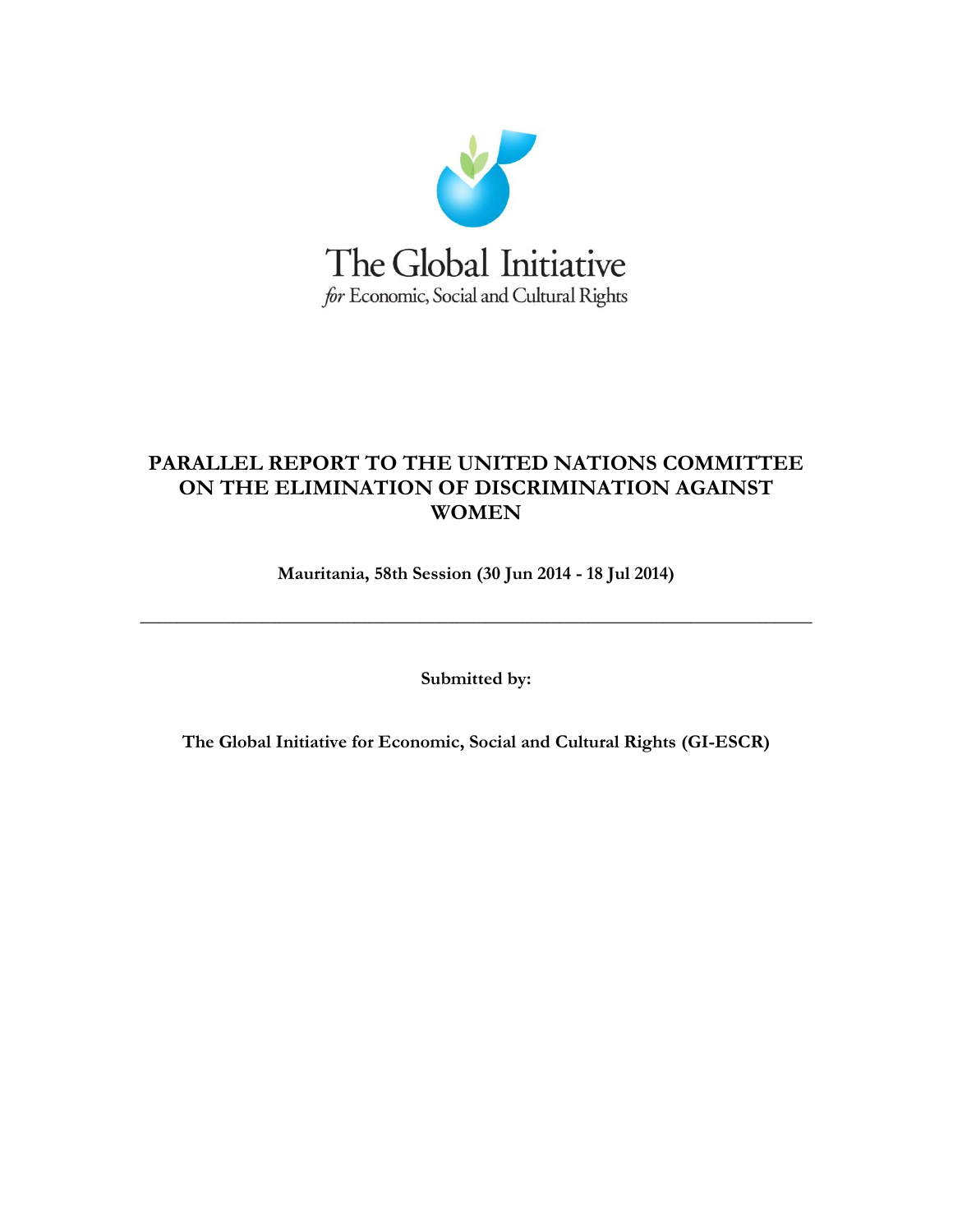#### **About the Submitting Organization**

**The Global Initiative for Economic, Social and Cultural Rights** seeks to advance the realization of economic, social and cultural rights throughout the world, tackling the endemic problem of global poverty through a human rights lens. We believe this crisis — wherein close to 2 billion people worldwide daily lack access to adequate nutrition, health care, education, housing, water and sanitation — will only be overcome through the concerted efforts of human rights, women's rights, environmental and development organizations and agencies. The Global Initiative seeks to play a catalyzing role in fostering these cross-sector partnerships on key issues. We can change the world as we know it into a world where all economic, social and cultural rights are respected, protected and fulfilled, so that all people everywhere are able to live in dignity.

#### **Address:**

### **The Global Initiative for Economic, Social and Cultural Rights (GI-ESCR)**

8 North 2nd Ave. East, #208 Duluth, MN 55802, USA Phone/Fax: +1 218 733 1370 *Email:Mayra@globalinitiative-escr.org, Website: [www.globalinitiative-escr.org](http://www.globalinitiative-escr.org/)*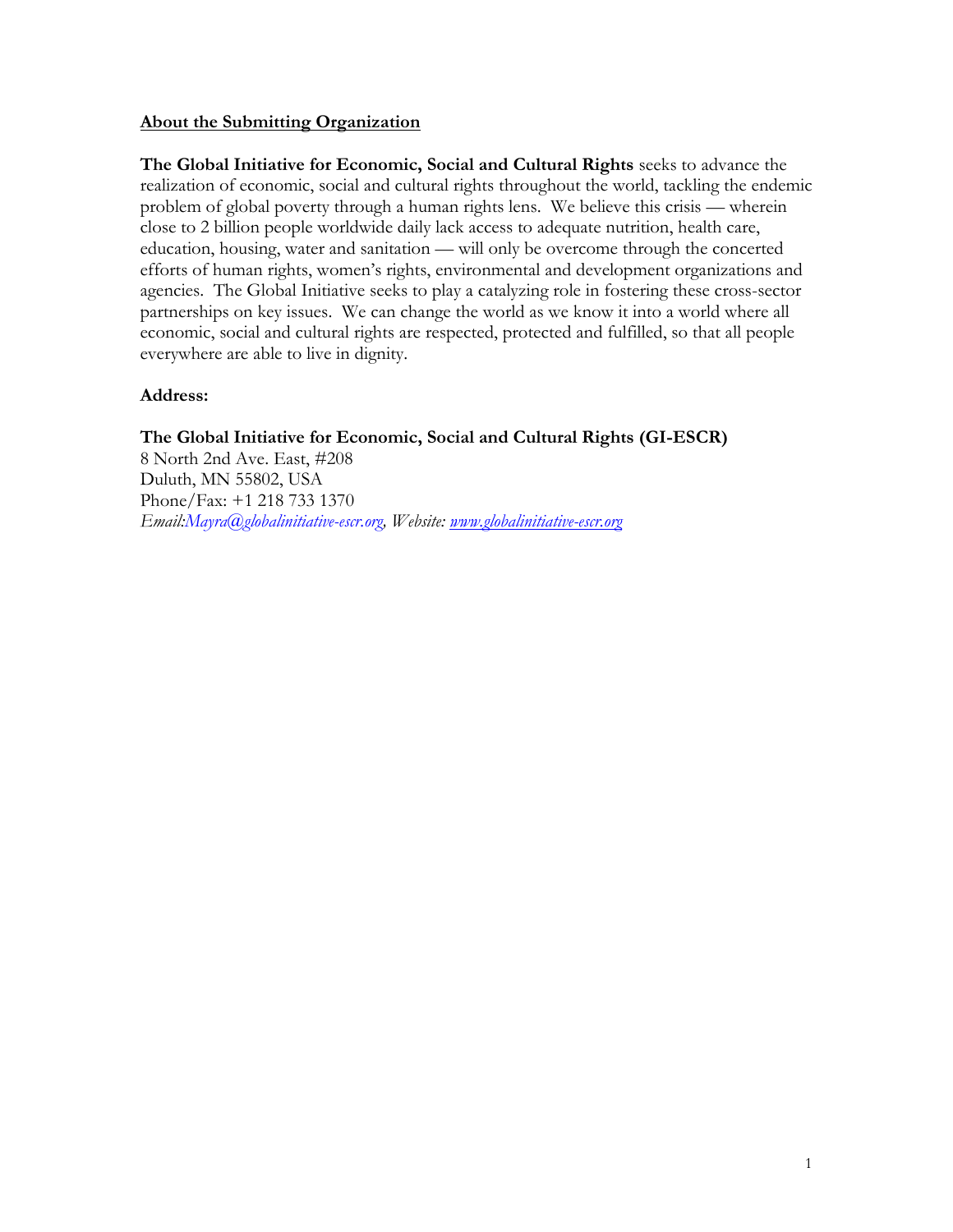## **I. Women's Land and Property Rights in Mauritania**

1. This parallel report addresses the current situation of women in the Mauritania with respect to the status of their land and property rights. The Social Institutions and Gender Index (SIGI) of the OECD Development Centre highlights that in Mauritania, in matters concerning personal status, women are considered to be minors before the law.<sup>1</sup> The husband is considered to be the head of the household and holds parental authority. This has serious implications for the enjoyment of women's rights, including (but not limited to) their enjoyment of land and property rights.

2. The State party report itself acknowledges that: "Although legal equality exists in theory, women's access to land ownership remains limited, especially in rural areas where land is one of the main sources of income."<sup>2</sup> The report goes on to highlight the problem of insecure women's land rights under customary law. However, in reality, both statutory and customary law discriminate against women in Mauritania in relation to land.

3. In relation to statutory law, in its 2012 Concluding Observations on Mauritania, the Committee on Economic, Social and Cultural Rights stated that it was "deeply concerned" that "under the Personal Status Code of 2001, adult women are placed under guardianship, 'hadhana,' if unmarried."<sup>3</sup> The Committee further expressed its deep concern over other provisions of the Personal Status Code of 2001, which assign different roles, duties and rights to the husband and the wife in family matters, and different treatment to girls and to boys, resulting in "inferior social status to women and girls and the deprivation of their equal rights provided in the Covenant."<sup>4</sup>

4. At that time, the Committee on Economic, Social and Cultural Rights called on the State party "to ... prohibit all forms of discrimination against women in its legislation."<sup>5</sup>

5. In its recent (2013) review of Mauritania, the Human Rights Committee echoed these concerns, noting that "The Committee is concerned by the continued … discrimination against women in the 2001 Personal Status Code (arts. 9–13), which places unmarried women under guardianship; and discrimination in respect of inheritance rights and the rights of spouses during marriage and at the dissolution of marriage (arts. 2, 3, 23 and 26)." It urged the State party to remove provisions that discriminate against women in the 2001 Personal Status Code.<sup>6</sup>

 $\overline{a}$ 

<sup>1</sup> SIGI, 'Mauritania: Discriminatory Family Code,' http://genderindex.org/country/mauritania [last accessed 2 September 2013].

UN Doc. CEDAW/C/MRT/2-3, at paras 59 & 60.

<sup>3</sup> Committee on Economic, Social and Cultural Rights, Concluding observations on the initial report of Mauritania, adopted by the Committee at its forty-ninth session (12-30 November 2012), UN Doc. E/C.12/MRT/CO/1, 10 December 2012, at para. 10.

 $\frac{4}{5}$  Ibid.

Ibid.

<sup>&</sup>lt;sup>6</sup> Human Rights Committee Concluding observations on the initial report of Mauritania, UN Doc. CCPR/C/MRT/CO/1, at para. 9.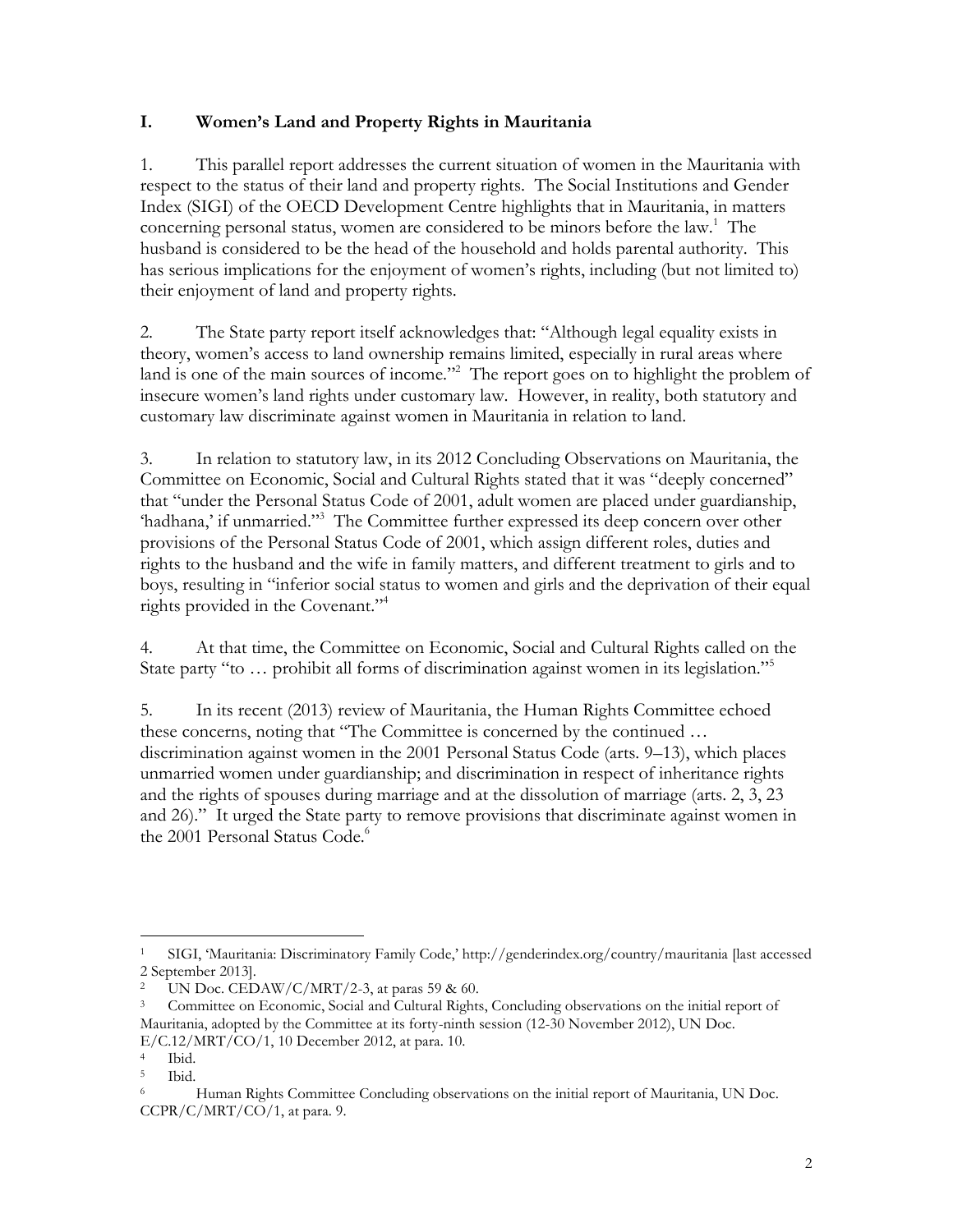6. Unfortunately, these issues have yet to be addressed, and the State party report to the CEDAW Committee does not seem to acknowledge the serious problems in the 2001 Personal Status Code, nor does it discuss the relevant discriminatory provisions.

7. In addition to those Articles noted by the Human Rights Committee, Article 56 of the Personal Status Code merits special attention. It stipulates that "the husband is the head of the family," thereby entrenching the notion of marital power. Marital power assumes that husbands are the 'heads of the households,' or legal representatives of households, with the authority to make decisions on behalf of the couple or family without the consent of their spouse/s, including exclusive rights to administration of property. International human rights law is clear on the prohibition of marital power. The CEDAW Committee has in the past urged States to abolish the concept of "head of household."<sup>7</sup> Likewise, the UN Human Rights Committee has itself underscored that: "During marriage, the spouses should have equal rights and responsibilities in the family. This equality extends to all matters arising from their relationship, such as choice of residence, running of the household, education of the children and administration of assets."

8. These provisions of the Personal Status Code clearly discriminate against women, in contravention of Articles 2, 3, 5, 13, 14, 15 and 16. The CEDAW Committee has recognized that "the right to own, manage, enjoy and dispose of property is central to a woman's right to enjoy financial independence, and in many countries will be critical to her ability to earn a livelihood and to provide adequate housing and nutrition for herself and for her family."<sup>8</sup>

9. It has also stated that in countries undergoing programs of agrarian reform or redistribution of land "the right of women, regardless of marital status, to share such redistributed land on equal terms with men should be carefully observed."<sup>9</sup> On inheritance, the Committee observes that, "there are many countries where the law and practice concerning inheritance and property result in serious discrimination against women. … Often inheritance rights for widows do not reflect the principles of equal ownership of property acquired during marriage. Such provisions contravene the Convention and should be abolished." $10^{10}$ 

10. In relation to the issue of customary law, the State party report itself acknowledges that "…discrimination against women with regard to land ownership is related to the persistence of certain customs, still entrenched in communities, which recommend against allocating land to women because it could end up being owned by people who do not belong to the tribal or ethnic group."<sup>11</sup> To combat the application of discriminatory customs and practices, the State ought to be encouraged to take a proactive role in ensuring that local

 $\overline{a}$ <sup>7</sup> See, for example, UN Committee on the Elimination of Discrimination against Women, 'Concluding Observations on Sri Lanka,' Forty-eighth session, 17 January – 4 February 2011, UN Doc. CEDAW/C/LKA/CO/7, at paras. 38-39 (4 February 2011).

United Nations Committee on the Elimination of Discrimination against Women, General Recommendation 21, Equality in marriage and family relations (Thirteenth session, 1992), U.N. Doc. A/49/38 at 1, 1994, para. 26.

<sup>&</sup>lt;sup>9</sup> Ibid, para. 27.

<sup>10</sup> <sup>10</sup> Ibid, para. 35; See also: paras. 7-8, 26-29, 30-34.<br><sup>11</sup> INDoc CEDAW/C/MRT/2-3, at para 61

UN Doc. CEDAW/C/MRT/2-3, at para 61.